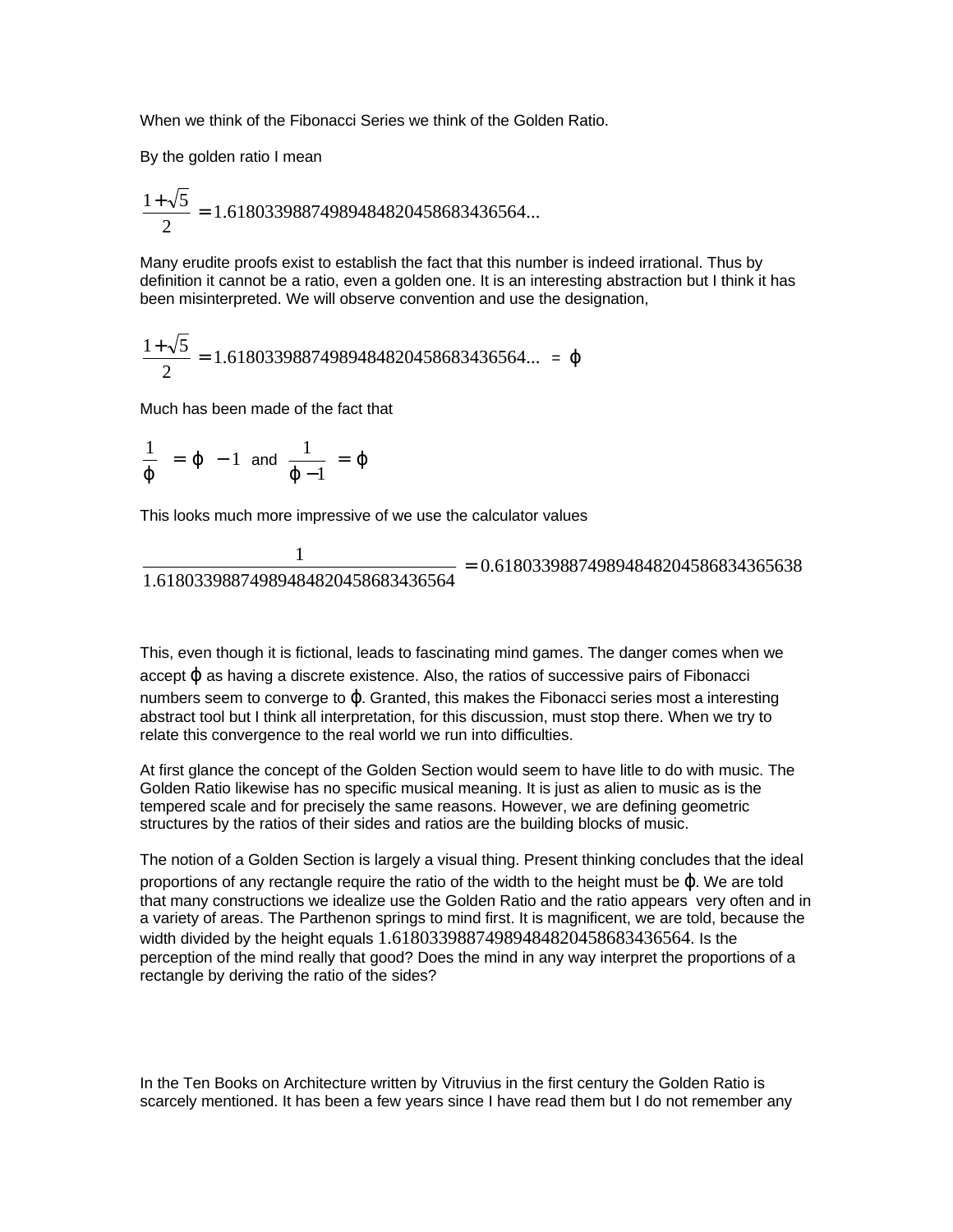mention of the Golden Ratio or the Golden Segment. The numbers Vitruvius does mention are those simple 'musical' numbers like 5 and 3. These are the numbers they found in Notre Dame. If we were to construct a rectangle with sides equal to  $5$  and  $3$  the ratio produced would be 1.6666…. This is *very* close to the Golden Ratio. This fact has not gone unnoticed and, in fact, is mentioned often in treatises about the Golden Ratio. Unfortunately we are glued to φ just like we are glued to the notion the concert A must be 440Hz. This is *the pitch*.

The difference between  $\frac{5}{3}$  and  $\phi$  is 1.0300566479164914136743113906094.

This is a very small difference. As a musical interval it lies between the enharmonic comma  $(1.024)$  and the small minor third  $(1.0416666666667)$ . Audible? – to some perhaps. Visual? – I doubt it.

Let us assume the dimensions of the front end of the Parthenon are equal to 50 feet and 30 feet. It would look like the Parthenon. The non-Golden Ratio would be 1.6666… Supose we want this front end to produce the Golden Ratio. One method of achieving this would be to make the height a hair over ten inches higher. The result would not look conspicuously different from the  $50'$  x 30' version. If we were to adjust both the height and width simultaneously the change would be only a couple of inches.

5 and 3 as ratios would have been discovered when the Ancients worked with acoustics (mentioned extensively by many writers). Logic insists that they used 5 and 3 just as does anyone else. The fact that the ratios between successive pairs of the Fibonacci series converge to Φ would have been meaningless to them. They were totally unaware of the Fibonacci Series and the notion of convergence. They would have used 3 and 5. If indeed the Greeks used the

geometry of the golden ratio it was quite probably another method of achieving  $\frac{5}{3}$  .

Consider it geometrically. 3 and 5 are part of the geometric construction that defines the Fibonacci numbers. Here is the series graphically.

| 8 |  |
|---|--|
|   |  |

The smallest rectangle is the innermost one, the one made up of two squares.  $\frac{1}{1}$  is the

beginning of all ratios. The next rectangle is  $h = 1$  and  $w = 2$ . It is also the first two numbers of the Fibonacci series (we will not use zero as the beginning of the series as it makes no sense graphically.)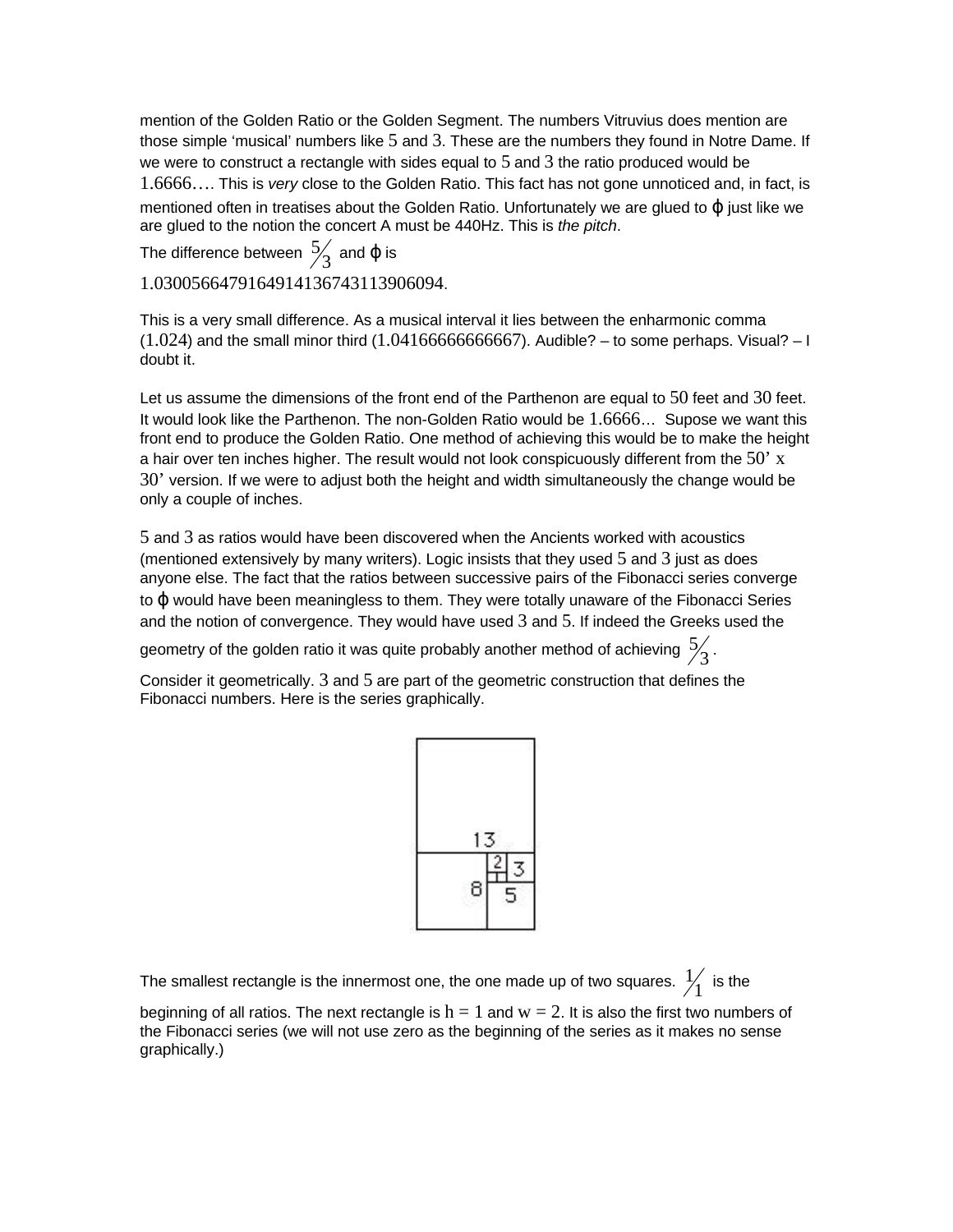The Golden Ratio, on the other hand, is defined is defined by 2  $\frac{1+\sqrt{5}}{2}$  or graphically:



A thought about ratios. The fact that  $\frac{5}{3}$  = 1.6666...., is, structurally or visually speaking, rather meaningless. What these decimals can provide is shorthand for manipulating these fractions. Apart from this there are no intrinsic properties in these decimals. Starting with the innermost rectangle the decimal values of the successive ratios (  $\frac{1}{1}$ ,  $\frac{2}{1}$ ,  $\frac{3}{2}$ ,  $\frac{5}{3}$ ,  $\frac{8}{5}$  .............. $w'_h$ ) present an interesting pattern.

(1.0) 2.0 1.5 1.6666… 1.6 1.625 1.61538461538461538461538461538462 1.61904761904761904761904761904762 1.61764705882352941176470588235294

1.61818181818181818181818181818182 1.61797752808988764044943820224719

This is an asymptotic series that really begins with  $2.0$ , as  $1.0$  merely defines the unit length. It must be remembered that defining the ratios as decimals is the same as defining them as intervals, as would done with sound.  $1.625$  does not define the rectangle,  $13 x 8$  does. The same is true for intervals and frequencies. The first pattern,  $2.0$  and  $1.5$ , defines the basic shape of the Fibonacci pairs, one high then one low. The pattern 1.6666.. and 1.6, in a manner of speaking, marks the end of the series, as every successive pair is a small and progressive deviation from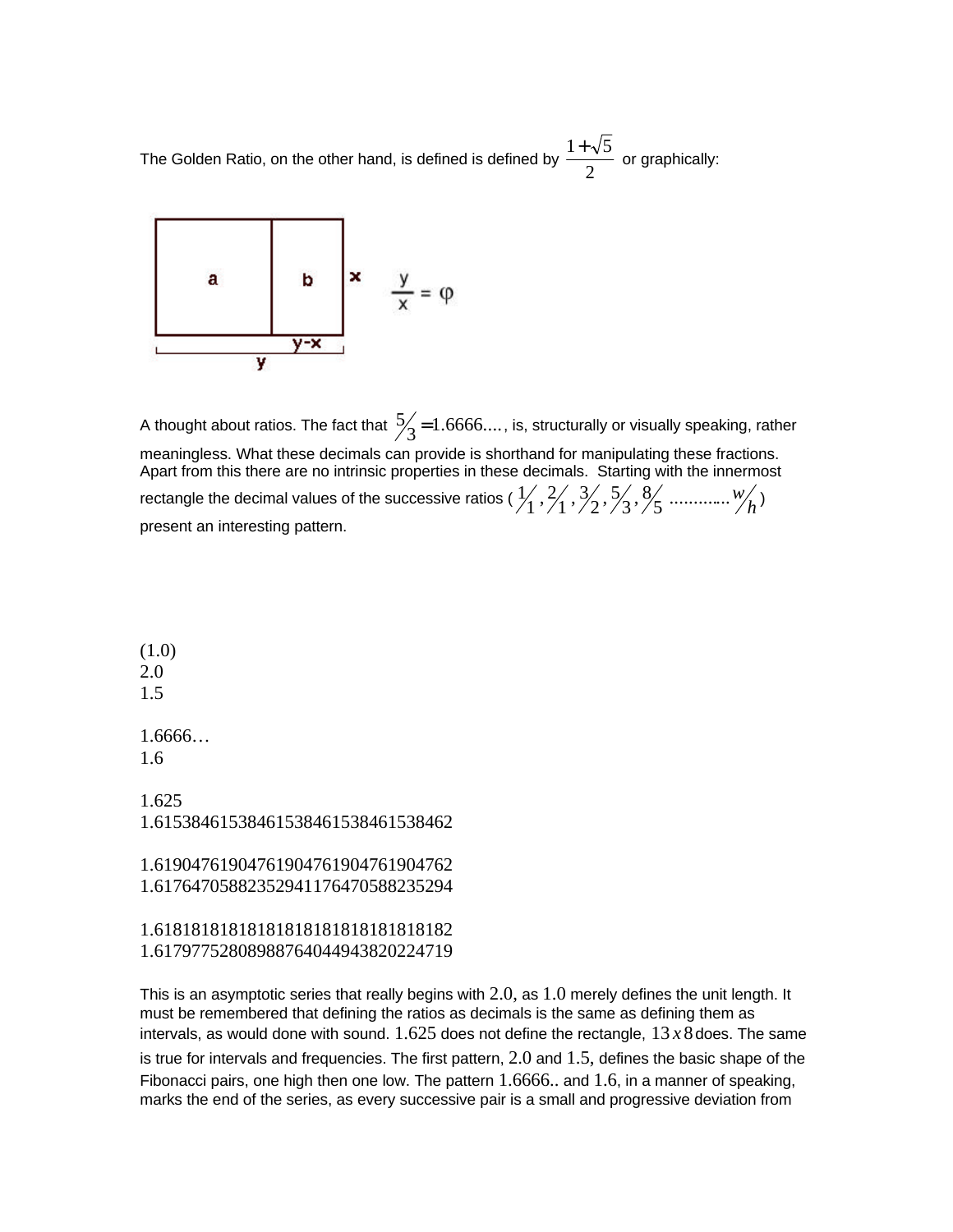the ratios of this second pair. The top of every pair becomes progressively smaller than 1.6666… and every bottom member becomes progressively larger than 1.6. Now mathematics takes over completely and these decimals take on a meaning that they really do not have. The members of the successive pairs are coming, numerically, closer together. These numbers now become a mathematical series that converges to ϕ. The changes on both the top of pair and the bottom are both asymptotic.  $\varphi$  is a true abstraction.

For instance, a function that expands to  $\infty$  in no way makes  $\infty$  real. The same is true with  $\varphi$ . In truth,  $\frac{1}{J}$  is just as physically impossible as  $\frac{1}{\infty}$  and for the same reasons.

The problem with choosing  $\omega$  as the Golden Ratio arises because we see the decimals as objects instead of markers for the height and width of successive rectangles. This is the way we do things mathematically and in this case we are looking through the wrong end of the telescope. We are looking at this convergence absolutely backwards. We can use these decimals to define the amount of change between each progressive pair, for instance, the 'distance' between  $1.625$ and 1.61538461538461538461538461538462, which is

1.00595238095238095238095238095276 1.61538461538461538461538461538462  $\frac{1.625}{1.526 \times 1.536 \times 1.536 \times 1.536 \times 1.536 \times 1.536 \times 1.536 \times 1.536 \times 1.536 \times 1.536 \times 1.536 \times 1.536 \times 1.536 \times 1.536 \times 1.536 \times 1.536 \times 1.536 \times 1.536 \times 1.536 \times 1.536 \times 1.536 \times 1.536 \times 1.536 \times 1.536 \times 1.536 \times 1.536 \times 1.5$ 

If we chart these we get

| $rac{5}{3}$   |                                     |                                   |
|---------------|-------------------------------------|-----------------------------------|
|               | 1.0416666666666666666666666666667   |                                   |
| $\frac{8}{1}$ |                                     |                                   |
| 5             |                                     |                                   |
| 13            | 0.984615384615384615384615384615385 | (1.015625)                        |
| 8             |                                     |                                   |
| 21            | 1.00595238095238095238095238095238  |                                   |
| 13            |                                     |                                   |
|               | 0.997737556561085972850678733031674 | (1.00226757369614512471655328798) |
| 34<br>21      |                                     |                                   |
|               | 1.0008658008658008658008658008658   |                                   |
| 55            |                                     |                                   |
| 34            | 0.99966953073364177131526768010575  | (1.0006612663069462468410627689)  |
| 89            |                                     |                                   |
| 55            |                                     |                                   |
| 144           | 1.00012626262626262626262626262626  |                                   |
| 89            |                                     |                                   |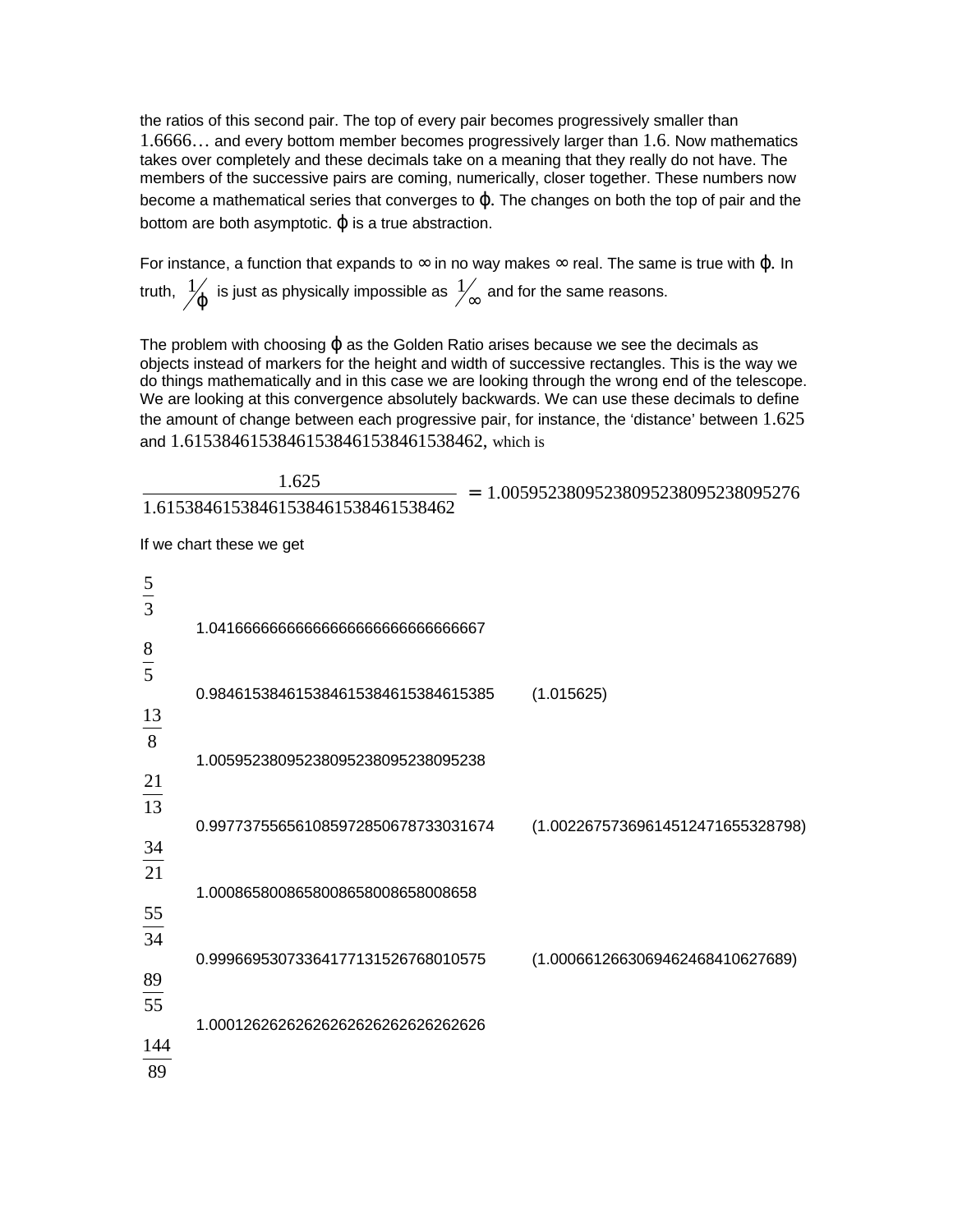This series converges to 1. This makes sense, as the Fibonacci Series is a set of ratios whose numerator and denominators are increasing in value. As the fractions progress they approach  $\chi^{\chi}_{\chi}$ . As they increase the ratio between them converges to  $1.0$ . We can now interpret the Golden Section and the Golden Ratio from a different viewpoint. The convergence of successive ratios to ϕ describes successive moves away from something not toward it. The truly remarkable thing about the series is that the every successive pair is a slight deviation from the pair,  $\frac{5}{3}$  and  $\frac{8}{5}$ . This deviation is always so small that the eye would see every Fibonacci rectangle as looking like  $\frac{5}{3}$  and  $\frac{8}{5}$  . This is the magic pair.

We have a Greater Golden Ration (  $\frac{5}{3}$  ) and Lesser Golden Ratio (  $\frac{8}{5}$  ). The Golden Ratio is either  $1.666666...$   $1.6$ , not an abstract point between them.  $\frac{5}{3}$  would be the preferred version simply because it is made up of smaller numbers. **Ockham's Razor!**

The mere fact that we are dealing with the numbers 3 and 5 causes us to take a look at music. Structurally the Fibonacci Series stops at 8. Consider our 50' x 30' Parthenon. It is now  $\frac{5}{3}$  . If we altered the dimensions to  $49^{\circ}$  x  $31^{\circ}$  we would get a ratio very close to  $\frac{8}{5}$  . It would take a keen eye to distinguish between  $\frac{5}{3}$  (50' x 30') and  $\frac{8}{5}$  (49' x 31'). Of all the ratios in the series this has the most detectable difference. Each successive change is less than it predecessor. Starting with  $\frac{5}{3}$  every Fibonacci rectangle looks to the eye as either  $\frac{5}{3}$  or  $\frac{8}{5}$ . Some similarity between graphics and music can be seen when we express both as decimals. 13 does not enter the graphic system as it produces  $1.625$  and both  $\frac{5}{3}$  and  $\frac{8}{5}$  produce more useful ratios. The same is true in music for the same mathematical reasons. In a scale with fundamental =  $1, 13$  produces the note  $1.625$ . The system already has the more useful  $\frac{5}{3}$ =1.6666.. or  $\frac{8}{5}$ =1.6.

In music the ear simply will not tolerate anything above 8 in Fibonacci Series. The entrance of 13 into the enharmonic system creates dreadful beats, which, in turn, spawn even more dreadful second-generation differential tones. The higher frequencies become even worse. On the other hand it would seem that the eye is not so meticulous. I suspect that the eye accepts everything from  $\frac{5}{3}$  to that nebulous fraction that produces φ and probably interprets it the same, quite likely

as  $\frac{5}{3}$  . Indeed, would  $\frac{5}{3}$  really be more pleasing to the eye than  $\frac{89}{55}$ ? Is a ratio even part of the brain's interpretation? I am guessing that it is and the brain prefers  $\frac{5}{3}$  .